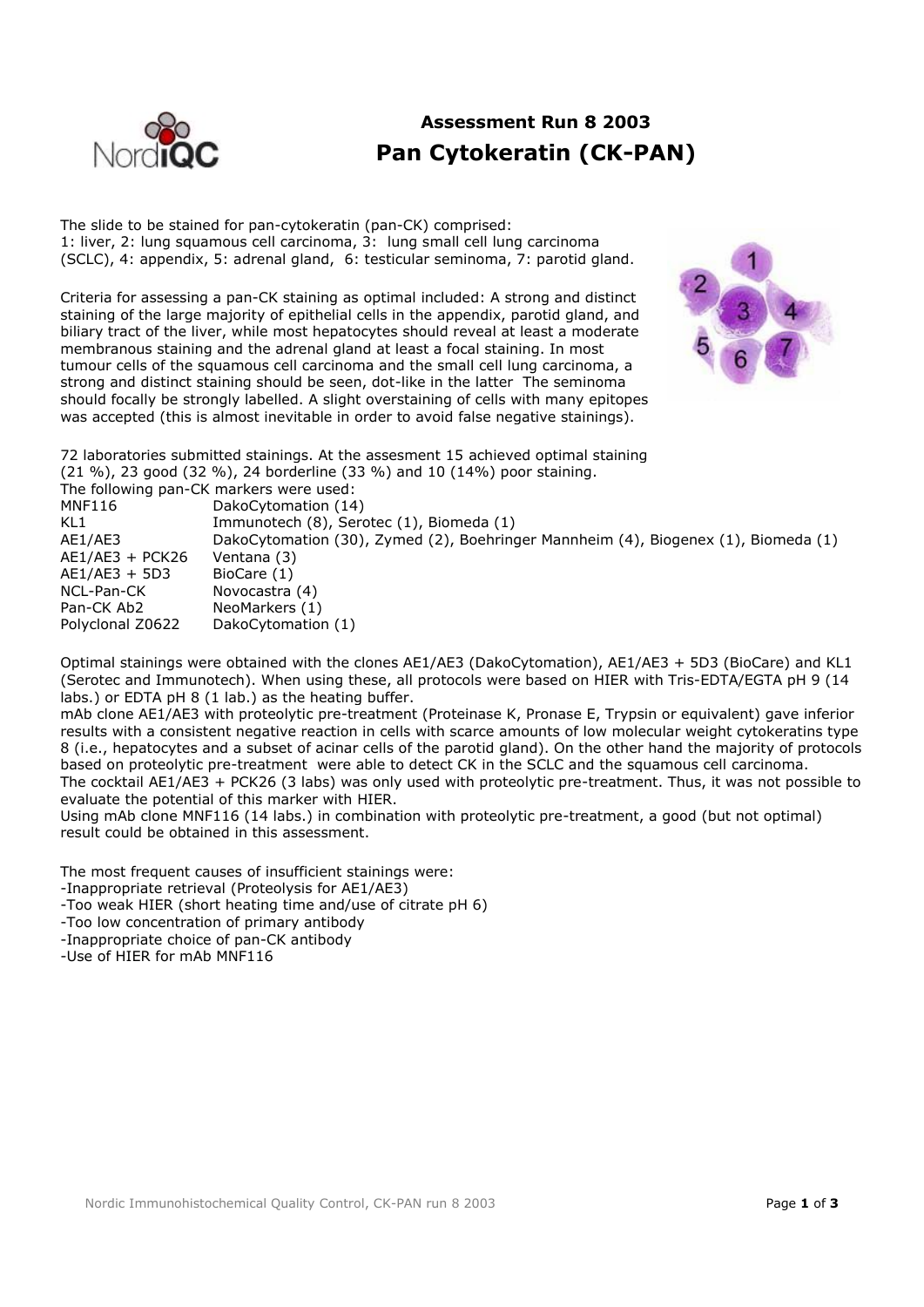

### Fig. 1a

An optimal pan-CK staining of the liver using the mAb cocktail AE1/AE3 with HIER as pretreatment. The hepatocytes show a distinct membranous positivity and the bilary ducts are intensively stained. The background is clean.



Fig. 1b

A good pan-CK staining of the liver using the mAb mAB MNF116 with proteolytic pretreatment. The majority of the hepatocytes show a distinct membranous positivity and the bilary ducts are strongly stained.



#### Fig. 1c

An insufficient pan-CK staining of the liver using the mAb cocktail AE1/AE3 with proteolytic pretreatment. The hepatocytes are false negative and only the biliary ducts are stained.





An insufficient pan-CK staining of the liver using the mAb cocktail AE1/AE3 with HIER as pretreatment, but with a too low concentration of the primary Ab. The hepatocytes are false negative and only the bilary ducts are stained.